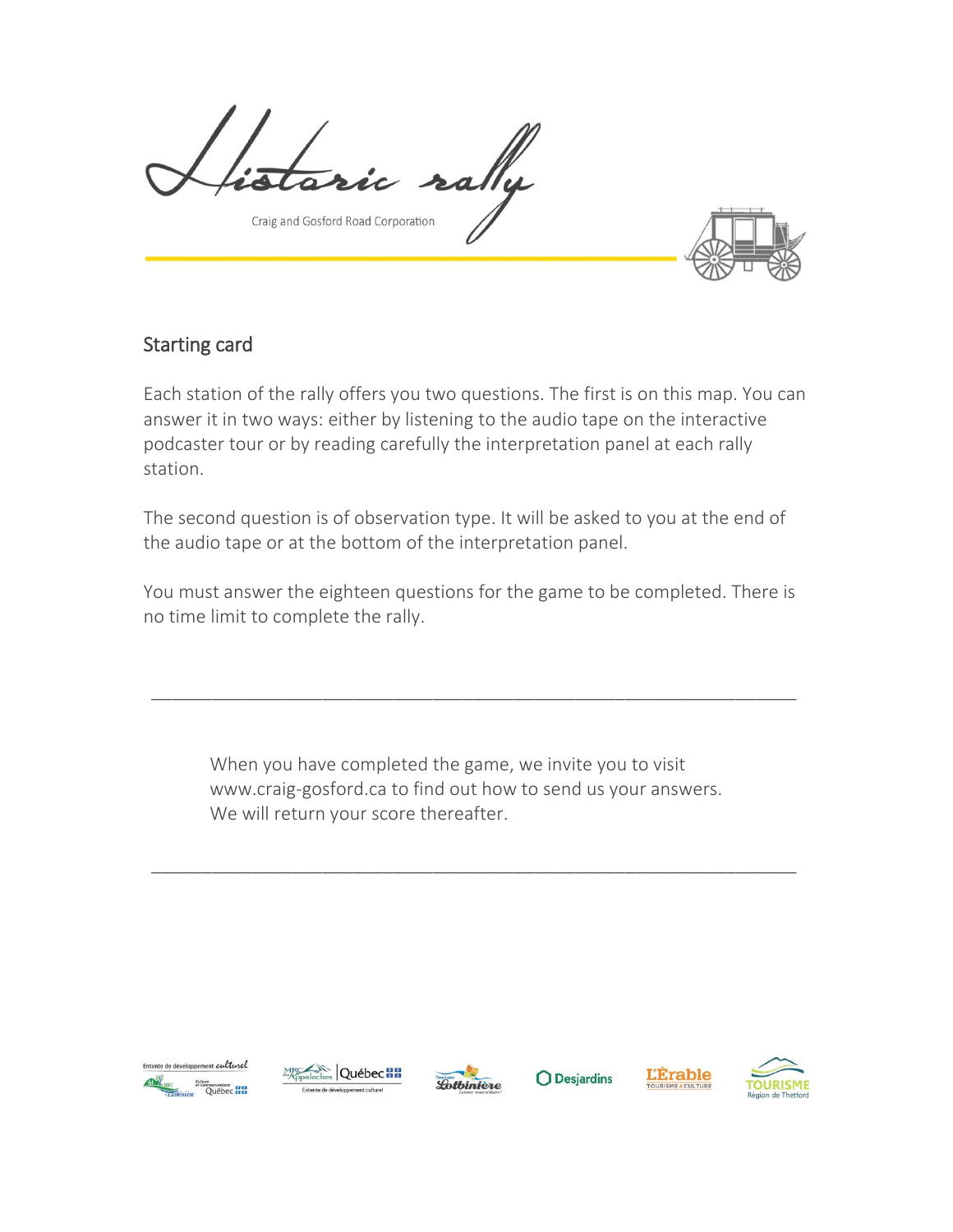# **Questions**

| Saint-Gilles           |                                                                                                                                                                                                                                                                                                |
|------------------------|------------------------------------------------------------------------------------------------------------------------------------------------------------------------------------------------------------------------------------------------------------------------------------------------|
| Question 1             | What was the name of Gosford Road when it was built?                                                                                                                                                                                                                                           |
| Saint-Sylvestre        |                                                                                                                                                                                                                                                                                                |
| Question 2             | Who owned sheep that were ugly beyond reason?                                                                                                                                                                                                                                                  |
| Sainte-Agathe          |                                                                                                                                                                                                                                                                                                |
| Question 3             | In which year did Robert Neill sell his father's business?                                                                                                                                                                                                                                     |
| Saint-Jacques-de-Leeds |                                                                                                                                                                                                                                                                                                |
| Question 4             | How many settlers did Alexander Carlisle Buchanan convince to<br>immigrate to the townships?                                                                                                                                                                                                   |
| Kinnear's Mills        |                                                                                                                                                                                                                                                                                                |
| Question 5             | What year did James Kinnear arrive in Lambie Mills?                                                                                                                                                                                                                                            |
| <b>Inverness</b>       |                                                                                                                                                                                                                                                                                                |
| Question 6             | In which newspaper was Robert Layfield published?                                                                                                                                                                                                                                              |
| Saint-Jean-de-Brébeuf  |                                                                                                                                                                                                                                                                                                |
| Question 7             | In which city did Mister Ward do the second analysis of the rock<br>that had been found on his land?                                                                                                                                                                                           |
| Irlande                |                                                                                                                                                                                                                                                                                                |
| Question 8             | Replace the actual names of the places listed in the following<br>sentence by their original designation (spelling): "I go back to<br>Martha's grave on the Methodist side of the <b>Bécancour</b> River,<br>taking the Dinning Bridge that I have been maintaining for over<br>thirty years." |
| Saint-Ferdinand        |                                                                                                                                                                                                                                                                                                |
| Question 9             | In what year did women receive the right to vote provincially?                                                                                                                                                                                                                                 |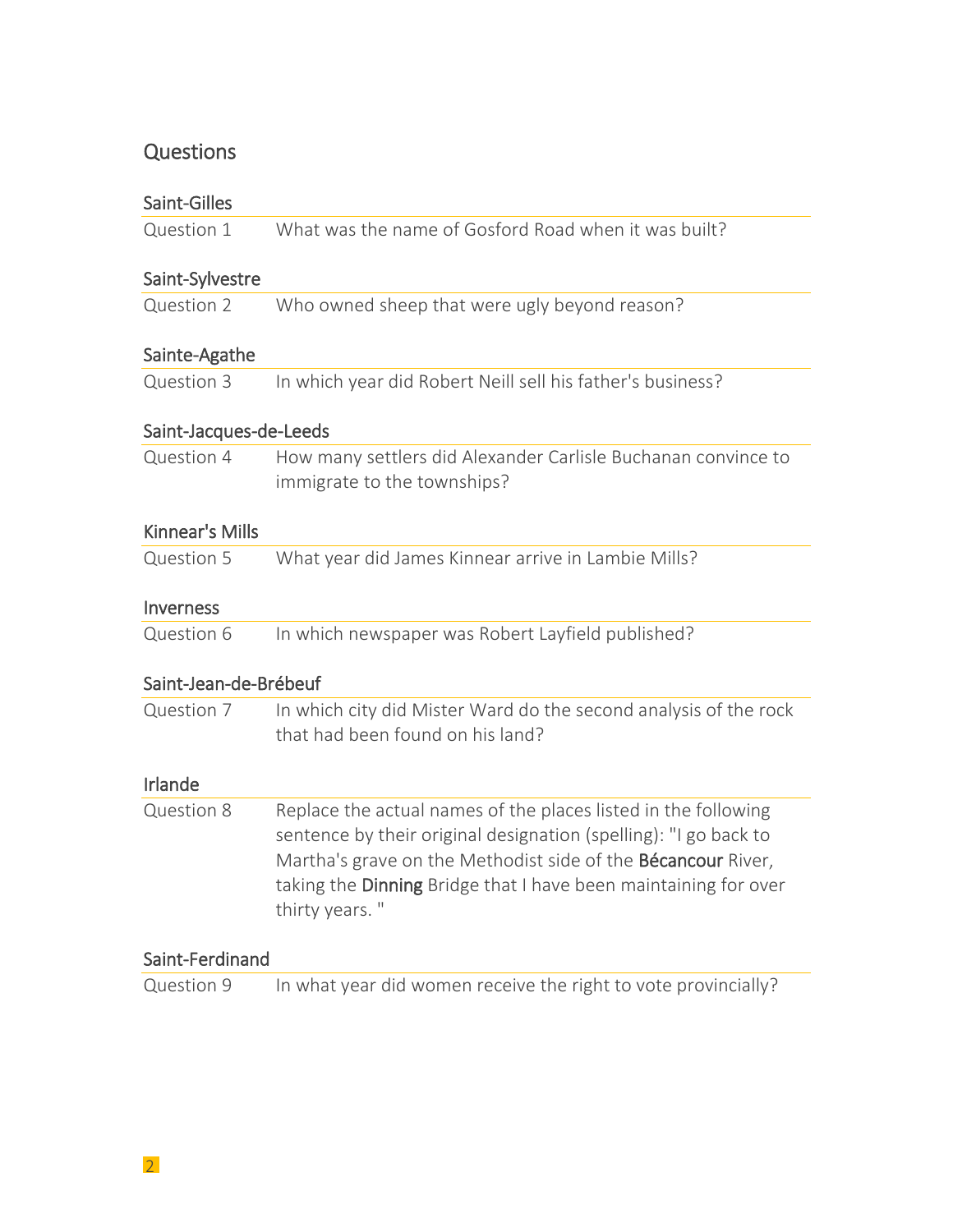## Answer sheet

Questions 1.1 to 9.1 are at the end of the audio tapes and at the bottom of the interpretation panels.

| Answer 1:   |  |
|-------------|--|
| Answer 1.1: |  |
|             |  |
| Answer 2:   |  |
| Answer 2.1: |  |
|             |  |
| Answer 3:   |  |
| Answer 3.1: |  |
|             |  |
| Answer 4:   |  |
| Answer 4.1: |  |
|             |  |
| Answer 5:   |  |
| Answer 5.1: |  |
| Answer 6:   |  |
| Answer 6.1: |  |
|             |  |
| Answer 7:   |  |
| Answer 7.1: |  |
|             |  |
| Answer 8:   |  |
| Answer 8.1: |  |
|             |  |
| Answer 9:   |  |
| Answer 9.1: |  |

Thank you for playing with us! Craig and Gosford Roads Corporation is proud to have contributed to deepening your historical knowledge of our part of the country.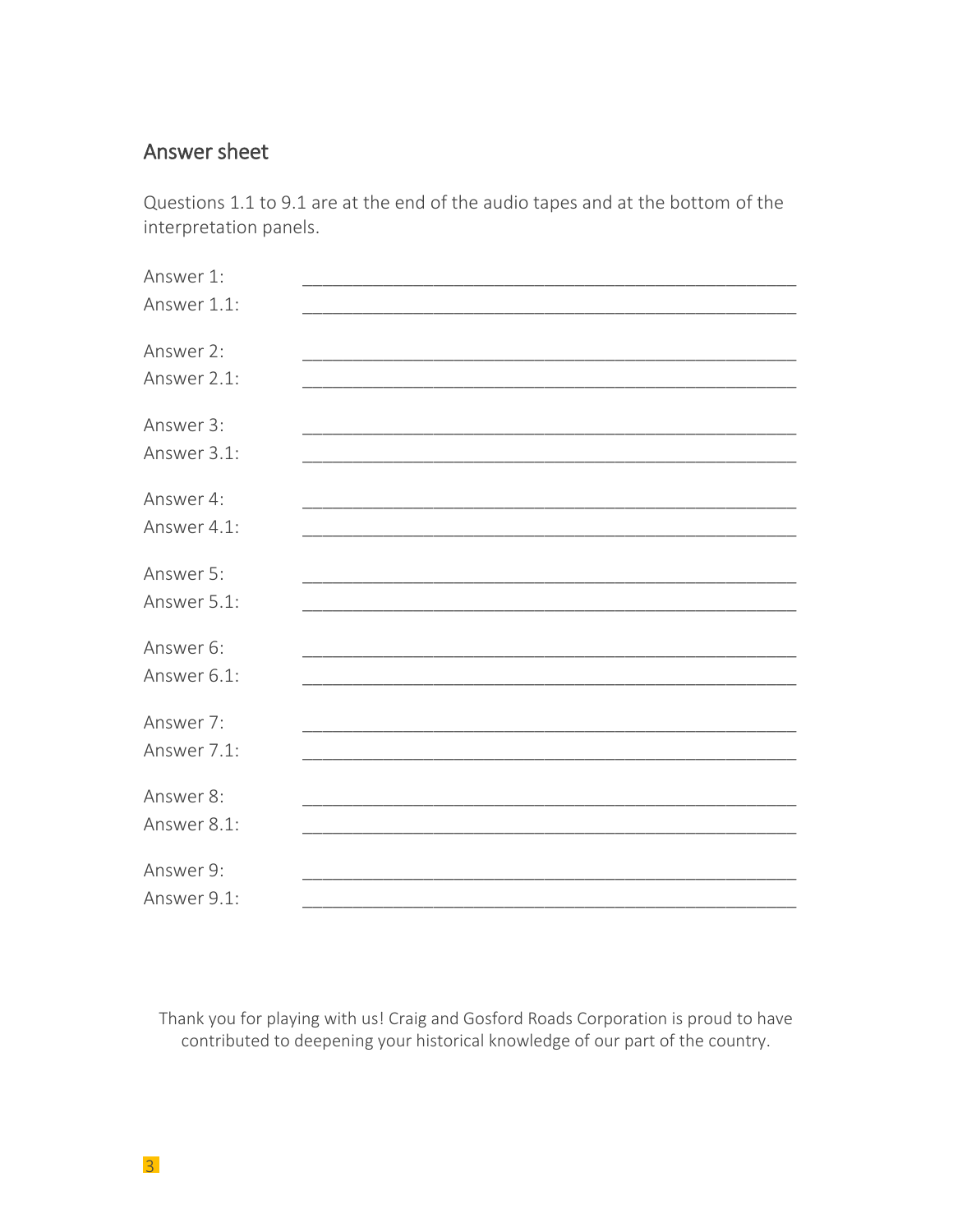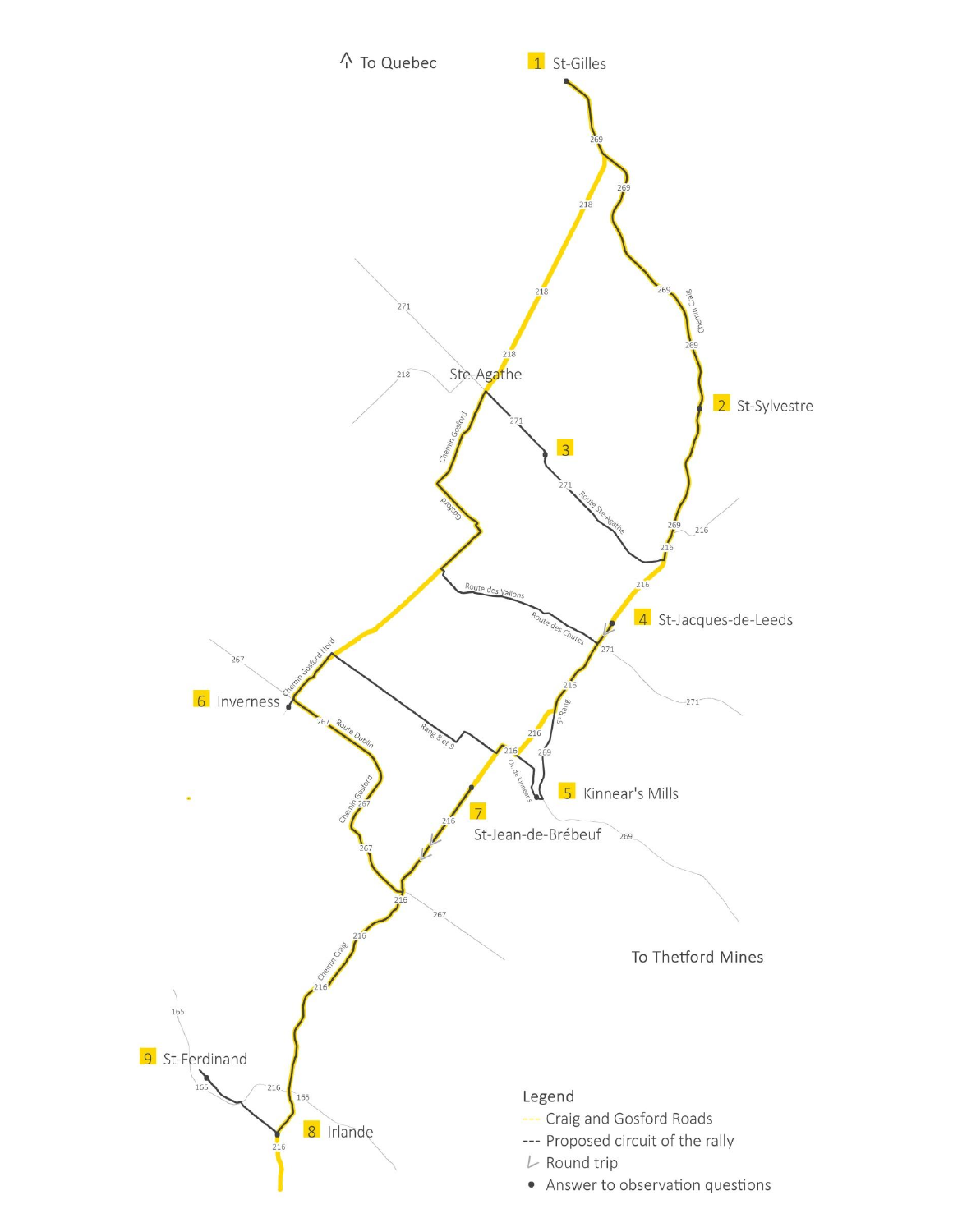# Historical rally with GPS

#### 1 Saint-Gilles

Sideways with the cemetery, on O'hurley Street side 46.507701° 71.363084°

#### 2 Saint-Sylvestre

John Houley Farm Land; near the small cemetery 46.376939° 71.284692°

#### 3 Sainte-Agathe

Celtic Cross Site 46.358543° 71.374572°

### 4 Saint-Jacques-de-Leeds

Historic site of Saint-Jacques-de-Leeds 46.290638° 71.335855°

#### 5 Kinnear's Mills

In the heart of the village 46.220096° 71.380048°

#### 6 Inverness

Fire Station property - beware, it is not indicated that it is a fire station! 46.259425° 71.522788°

#### 7 Saint-Jean-de-Brébeuf

Belvedere Observation Tower on Craig`s Road 46.224574° 71.417825°

### 8 Irlande

Holy Trinity Church site 46.084409° 71.531708°

### 9 St-Ferdinand

At the marina 46.107788° 71.571849°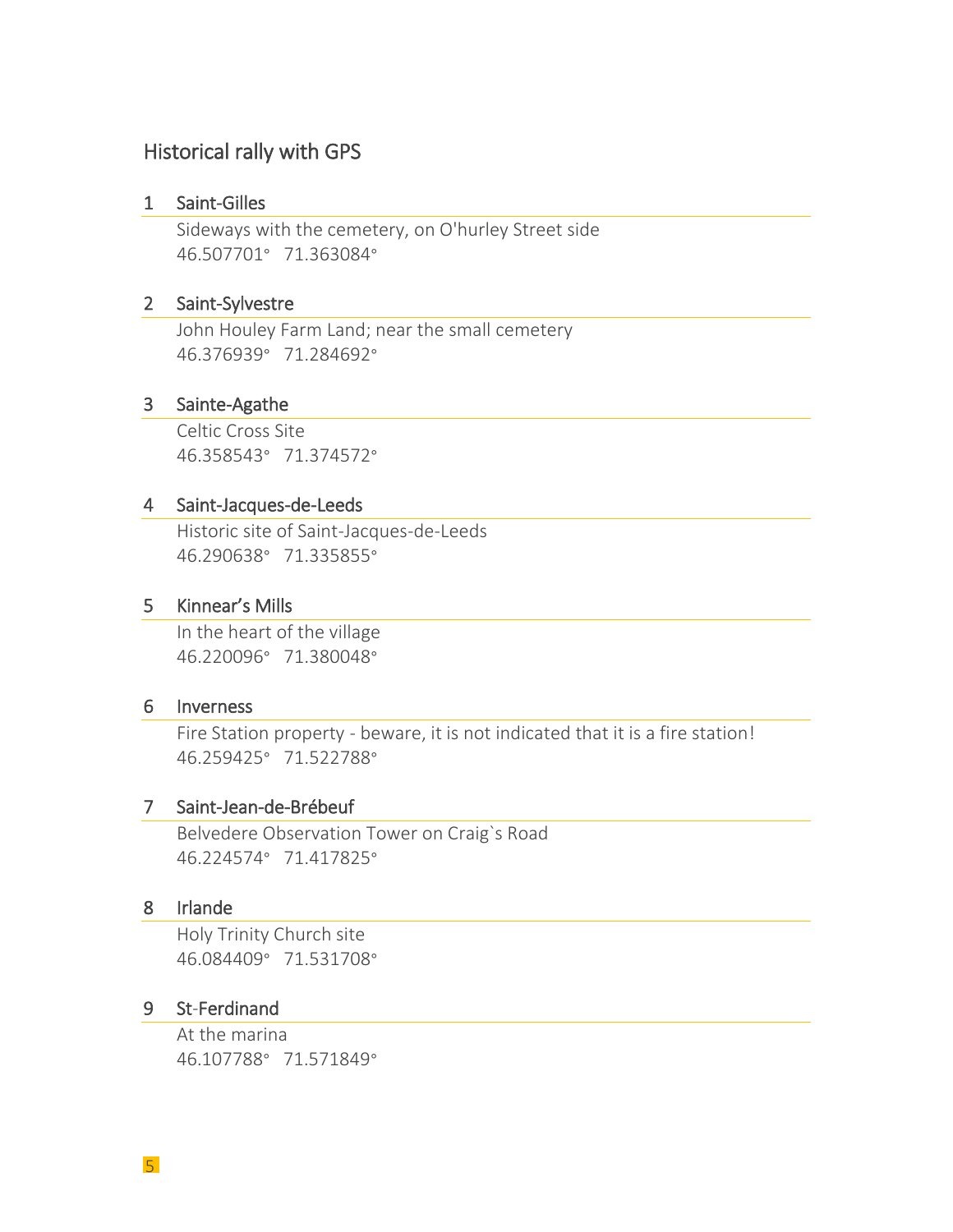## Rally without GPS

## Departure from St-Gilles

See you near the cemetery. The sign is located at the corner of Convent and O'Hurley Streets.

TIP: It is suggested that you set your odometer to 0! It is quite easy to miss the small path that will lead to a hidden cemetery. So when you arrive at about 17 km from your starting point, slow down and observe.

| Direction to St-Sylvestre                                                                                                                                                 | 17,3 km 13 min |         |
|---------------------------------------------------------------------------------------------------------------------------------------------------------------------------|----------------|---------|
| While leaving the parking lot of the church in St-Gilles, take the<br>Highway 269 S (Main Street) on your right. Continue to<br>follow QC-269 S.                          |                | 17,2 km |
| Do not drive too fast, you may miss the entrance of the<br>Houley farm! You see the big rooster? Turn left!                                                               |                | 13 m    |
| Take this little path with your car. On your left, you will<br>see an interpretive sign on a small road. Follow the path.<br>The answer is on your left in the graveyard. |                |         |
| Direction to Sainte-Agathe-de-Lotbinière                                                                                                                                  | 14,8 km 12 min |         |
| Retrace your steps to route 269.                                                                                                                                          |                | 13 m    |
| Turn left onto QC-269 S.                                                                                                                                                  |                | 7,13 km |
| Turn right onto Route de Sainte Agathe / QC-271 N.                                                                                                                        |                | 7,62 km |
| Do not drive too fast! You will see a superb commemorative site<br>created by the Irish community. Approach the Celtic Cross.                                             |                |         |
| Direction to Saint-Jacques-de-Leeds                                                                                                                                       | 23,5 km 25 min |         |
| Note that this is not the shortest way, but you will<br>discover beautiful sites on the historical path!                                                                  |                |         |
| Head north on Route de Sainte Agathe / QC-271 N.<br>Continue to follow QC-271 N.                                                                                          |                | 3,91 km |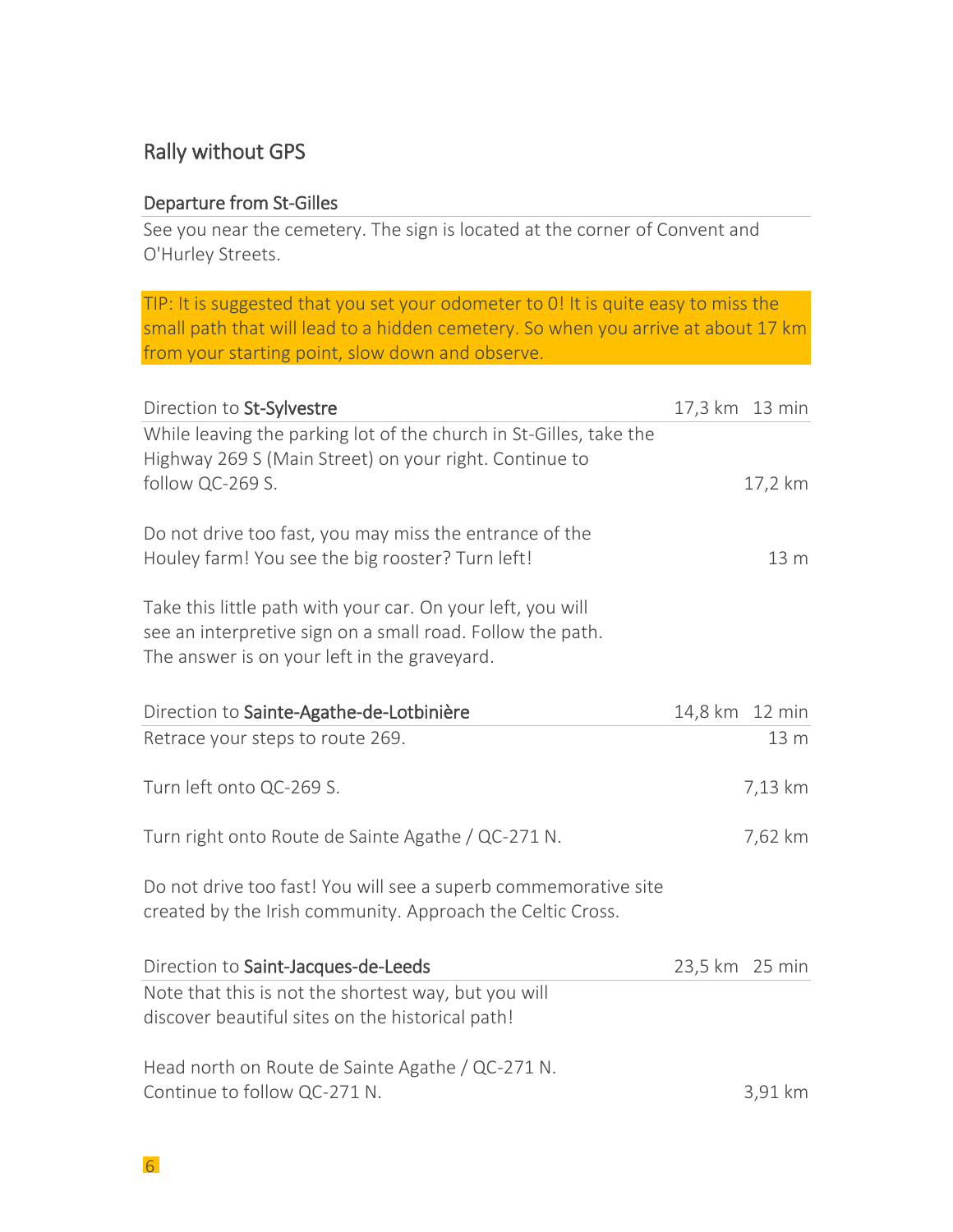| Turn left on Gosford W.                                                                                                                                                                                                                                                      | 4,75 km         |
|------------------------------------------------------------------------------------------------------------------------------------------------------------------------------------------------------------------------------------------------------------------------------|-----------------|
| Take a left on Gosford Road.                                                                                                                                                                                                                                                 | 5,51 km         |
| Turn left on Route des Vallons.                                                                                                                                                                                                                                              | 3,19 km         |
| Continue on Route des Chutes.                                                                                                                                                                                                                                                | 5,03 km         |
| Turn left onto Principale Street / QC-216 E / QC-269 N / QC-271 N<br>(signs to Quebec 216 E). Your destination will be on the right,<br>on the heritage site of Saint-Jacques-de-Leeds. This site is one of<br>the most beautiful heritage jewels of the MRC des Appalaches. | $1,11$ km       |
| Direction to Kinnear's Mills                                                                                                                                                                                                                                                 | 9,15 km 7 min   |
| Return to Re Principale (QC-269) (turn left on<br>thereof). Continue to follow QC-269 S.                                                                                                                                                                                     | 8,86 km         |
| Take a right to Rue des Fondateurs.                                                                                                                                                                                                                                          |                 |
| Your destination will be on the right, on the rue des Fondateurs,<br>in the heart of Kinnear's Mills Village. Then take two minutes to<br>see the Osgood River!                                                                                                              |                 |
| You just have to take the right on the Rue des Eglises and continue<br>on 400 meters.                                                                                                                                                                                        |                 |
| You can park at the municipal office.                                                                                                                                                                                                                                        | 288 m           |
| Direction to <b>Inverness</b>                                                                                                                                                                                                                                                | 15,6 km 18 min  |
| Head west on Rue des Fondateurs towards Rue des Églises.                                                                                                                                                                                                                     | 11 <sub>m</sub> |
| Take a right on Rue des Églises.                                                                                                                                                                                                                                             | 578 m           |
| Continue on Kinnear's Mills Road.                                                                                                                                                                                                                                            | 1,86 km         |
| Continue on Chemin Craig / QC-216 W.                                                                                                                                                                                                                                         | 1,19 km         |
| Take a right on Rang 8 and 9.                                                                                                                                                                                                                                                | 9,17 km         |
| Turn left onto Chemin Gosford N.                                                                                                                                                                                                                                             | 2,75 km         |
| Cross Route Dublin / QC-267 S and continue on Gosford<br>Road. The answer is visible from the grounds of the fire station!<br>Attention, it is not well indicated that it's a fire station.<br>However, there are interpretation signs on the grounds.                       |                 |

Feel free to visit the Inverness Bronze Museum!